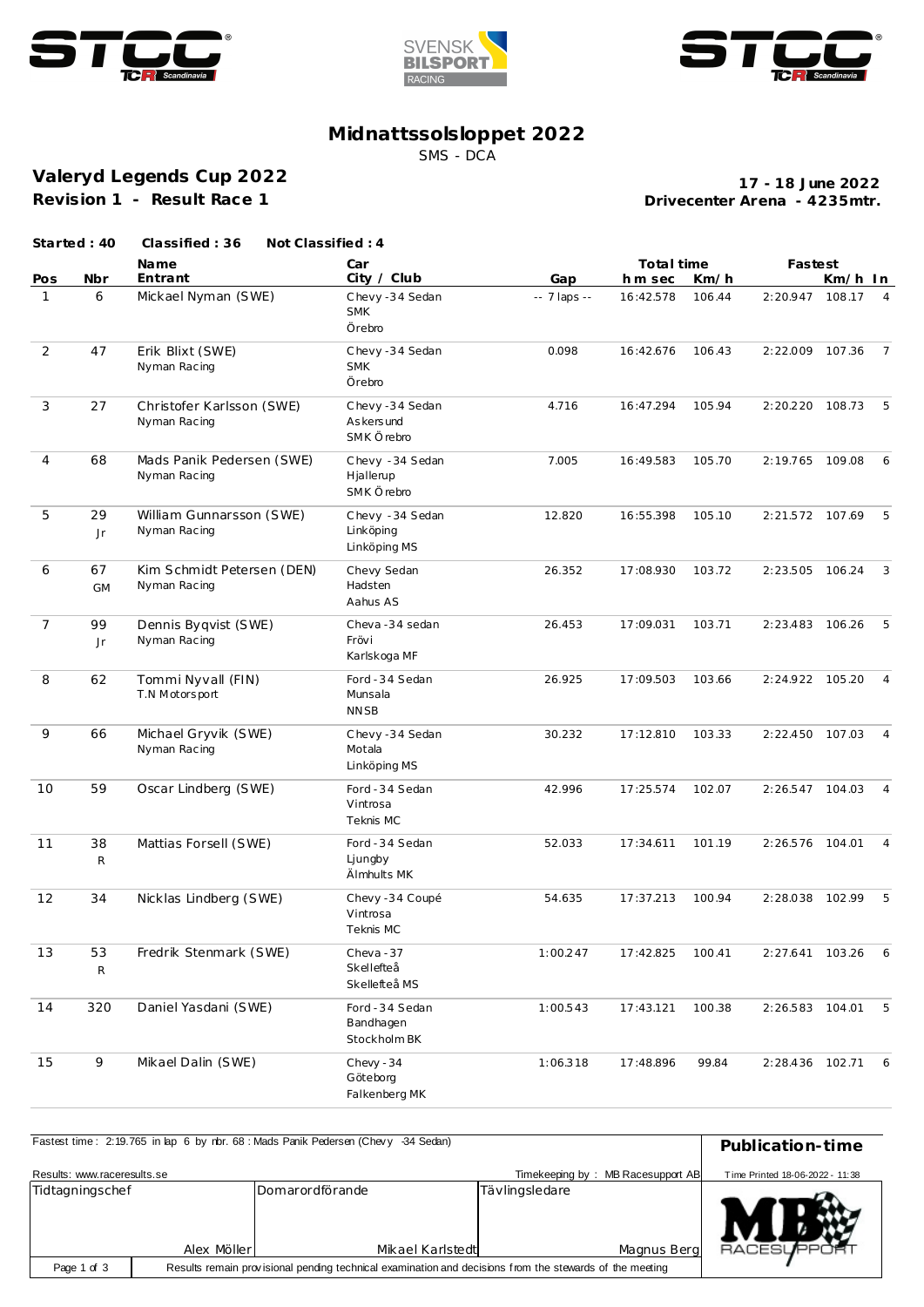





## **Midnattssolsloppet 2022**

SMS - DCA

**Valeryd Legends Cup 2022 Revision 1 - Result Race 1**

**Drivecenter Arena - 4235mtr. 17 - 18 June 2022**

|     | Started: 40                  | Classified: 36                                    | Not Classified: 4                                 |          |            |       |                 |         |                |
|-----|------------------------------|---------------------------------------------------|---------------------------------------------------|----------|------------|-------|-----------------|---------|----------------|
|     |                              | Name                                              | Car                                               |          | Total time |       | Fastest         |         |                |
| Pos | Nbr                          | Entrant                                           | City / Club                                       | Gap      | h m sec    | Km/h  |                 | Km/h In |                |
| 16  | 95                           | Axel Frost (SWE)                                  | Ford - 34 Sedan<br>Mora<br>Mora MK                | 1:12.544 | 17:55.122  | 99.26 | 2:25.811        | 104.56  | $\overline{7}$ |
| 17  | 84<br><b>GM</b>              | Fredrik Melander (SWE)<br>Kartway                 | Ford -34 coupé<br>Piteå<br>Piteå MS               | 1:14.315 | 17:56.893  | 99.10 | 2:28.290        | 102.81  | $\overline{7}$ |
| 18  | 16<br>GM                     | Anders Henriksson (SWE)                           | Ford - 34 Sedan<br>Lidingö<br><b>SSK</b>          | 1:16.905 | 17:59.483  | 98.86 | 2:28.976 102.34 |         | 3              |
| 19  | 48<br>$\mathsf{R}$           | André Berggren (SWE)                              | Ford - 34 Sedan<br>Skellefteå<br>Skellefteå MS    | 1:37.836 | 18:20.414  | 96.98 | 2:31.871        | 100.39  | $\overline{4}$ |
| 20  | 49<br><b>GM</b>              | Magnus Berggren (SWE)<br>Olofs son Åkeri Sors ele | Ford - 34 Sedan<br>Sorsele<br>Nalovardo RC        | 1:42.878 | 18:25.456  | 96.54 | 2:31.979 100.32 |         | $\overline{7}$ |
| 21  | 83<br>Jr                     | Jonathan Melander (SWE)                           | Ford -34 coupé<br>Piteå<br>Piteå MS               | 1:47.055 | 18:29.633  | 96.17 | 2:25.427 104.84 |         | $\overline{4}$ |
| 22  | 33                           | Johannes Lundberg (SWE)                           | Arvidsjaur<br>Älvsbyns MS                         | 1:47.164 | 18:29.742  | 96.16 | 2:32.176 100.19 |         | 3              |
| 23  | 55                           | Anders Vikström (SWE)                             | Ford - 34 Sedan<br>Stockholm<br><b>KAK</b>        | 1:49.593 | 18:32.171  | 95.95 | 2:33.412        | 99.38   | 3              |
| 24  | 11<br>GM                     | Magnus Bergström (SWE)                            | Cheva-37 Coupe<br>Piteå<br>Piteå MS               | 1:53.150 | 18:35.728  | 95.65 | 2:31.395        | 100.70  | 3              |
| 25  | 44                           | Rasmus Eriksson (SWE)<br>Nyman Racing             | Chevy - 34 Sedan<br>Klagshamn<br>Malmö AK         | 1:53.273 | 18:35.851  | 95.64 | 2:26.488        | 104.08  | 7              |
| 26  | 51                           | Niklas Halén (SWE)                                | Ford-34 Sedan<br>Jäma<br>Linköping MS             | 2:05.498 | 18:48.076  | 94.60 | 2:33.674        | 99.21   | 4              |
| 27  | 82                           | Samuel Melander (SWE)                             | Piteå<br>Piteå MS                                 | 2:05.578 | 18:48.156  | 94.59 | 2:30.570        | 101.26  | $6^{\circ}$    |
| 28  | 74                           | Niklas Jerringe (SWE)                             | Ford - 34 Sedan<br>Märsta<br>KAKÖstra             | 2:06.154 | 18:48.732  | 94.55 | 2:35.007        | 98.36   | 3              |
| 29  | 64<br>$GM + R$               | Kim Qvarnlöf (SWE)                                | Ford - 34 Sedan<br>Skelleftehamn<br>Skellefteå MS | 2:14.707 | 18:57.285  | 93.83 | 2:33.729        | 99.17   | $\overline{4}$ |
| 30  | $\overline{2}$<br>${\sf GM}$ | Dennis Gustavsson (SWE)                           | Chevy 34 Coupe'<br>Loftahammar<br>Skövde MK       | 2:16.685 | 18:59.263  | 93.67 | 2:32.493        | 99.98   | 3              |

| Fastest time: 2:19.765 in lap 6 by nbr. 68: Mads Panik Pedersen (Chevy -34 Sedan)                                      |                                                                      | Publication-time                    |                |             |                |  |  |  |
|------------------------------------------------------------------------------------------------------------------------|----------------------------------------------------------------------|-------------------------------------|----------------|-------------|----------------|--|--|--|
| Results: www.raceresults.se                                                                                            | Timekeeping by: MB Racesupport AB<br>Time Printed 18-06-2022 - 11:38 |                                     |                |             |                |  |  |  |
| Tidtagningschef                                                                                                        | Alex Möller                                                          | Domarordförande<br>Mikael Karlstedt | Tävlingsledare | Magnus Berg | <b>RACESUF</b> |  |  |  |
| Results remain provisional pending technical examination and decisions from the stewards of the meeting<br>Page 2 of 3 |                                                                      |                                     |                |             |                |  |  |  |